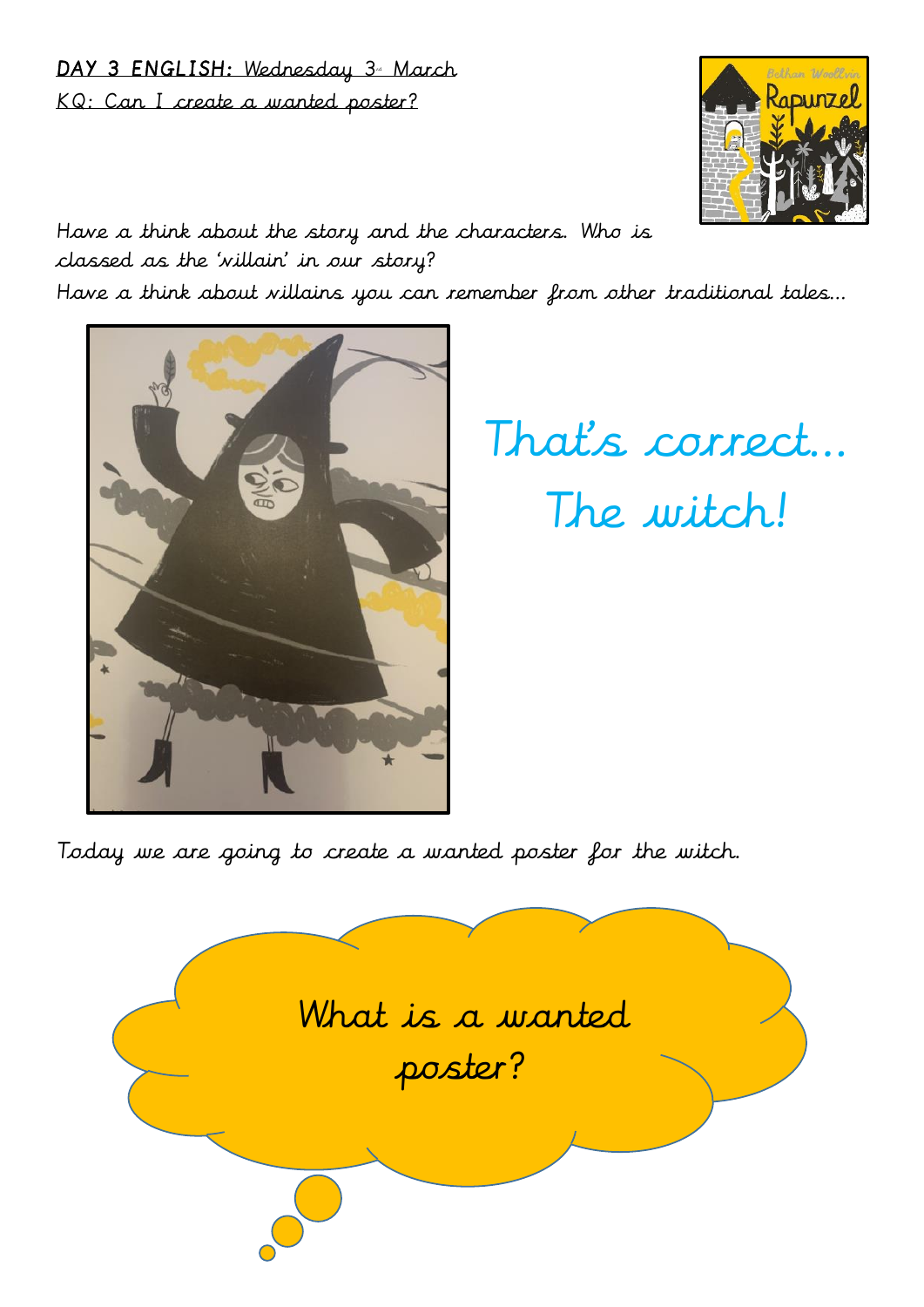DAY 3 ENGLISH: Wednesday 3<sup>a</sup> March KQ: Can I create a wanted poster?



Last week we created a role on the wall to describe the witch. We can use these ideas today for our wanted poster.

Let's have a think about what we know about the witch, create a mind map of your ideas.



We are going to create wanted posters that Rapunzel can put up around the village. We need to make sure we used adjectives to describe so people know what the witch looks like. Think about some of the skills we have learnt over the past few weeks in English including expanded noun phrases.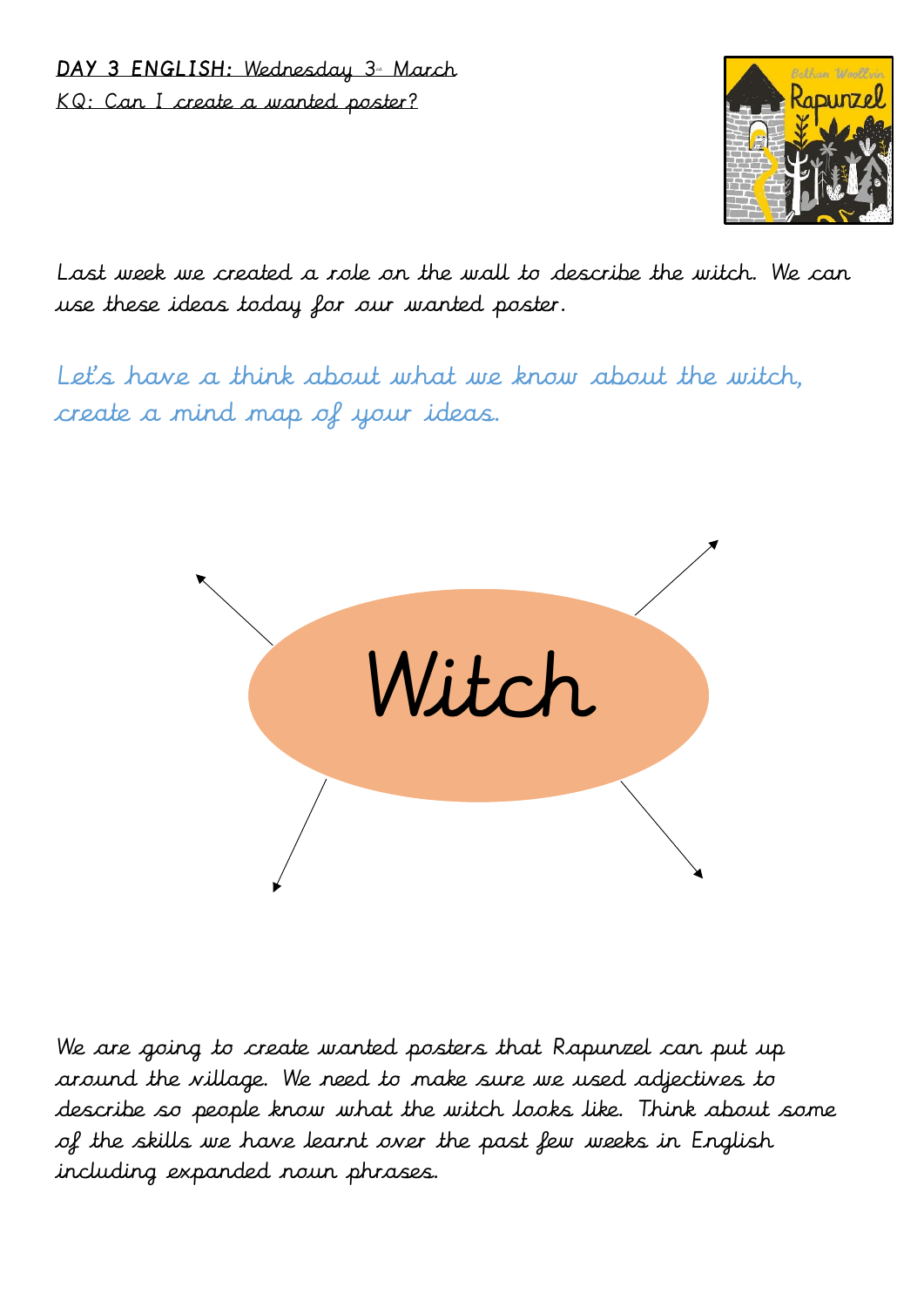## DAY 3 ENGLISH: Wednesday 3- March KQ: Can I create a wanted poster?

Use the template below. You need to draw a detailed picture of the witch that will stand out. You are going to write a sentence about why she is wanted. Don't forget to use a capital letter and a full stop.